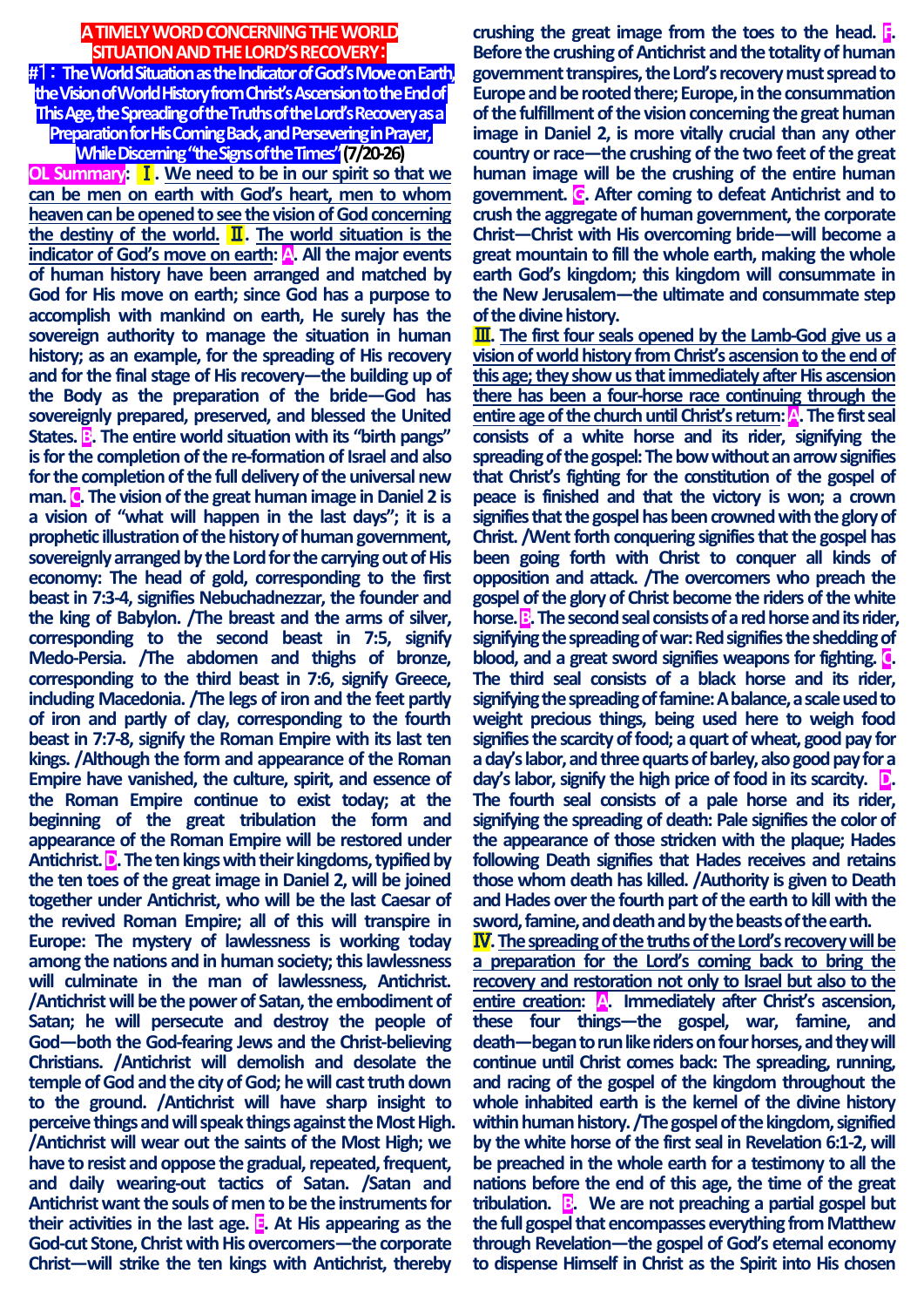**ones through His judicial redemption and by His organic salvation for the building up of His Body in the local churches to consummate the New Jerusalem as His bride, His wife, for His eternal expression. C. Actually, the gospel includes all the divine truths; the entire New Testament is the gospel, and the New Testament as the gospel is typified by the Old Testament; thus, we may say that the gospel includes the entire Bible. D. God's unique purpose in this age is to have the gospel preached so that the church asthe Body of Christ might be built up to consummate the New Jerusalem. E. May the Lord burden us to learn the divine truths of the gospel and to spread them everywhere for His recovery.**

Ⅴ**. In the present environment of the world, we need to devote ourselves to and persevere in prayer, while discerning "the signs of the times": A. We need to realize that we are in the midst of "birth pangs", that "the kingdom of God is near", and thus, pray the last prayer in the Bible—"Come, Lord Jesus!"; the entireBible concludes with the desire for the Lord's coming expressed as a prayer; Christ's coming will be His presence with His people. B. We need to pray with the full realization of God's view of human history by seeing that the gospel is speeded up and even maximized by war, famine, and death and by seeing that we need to gain God to the fullest extent to accomplish the goal of His divine economy: After he rebelled against God, Satan was condemned and even sentenced by God, but in His wisdom and sovereignty, God has not yet fully executed His judgment on Satan; He still has given Satan a certain limited time to do something to meet some negative need in the fulfillment of His economy. /The book of Job shows us that God, through Satan as an "ugly tool," was tearing down Job in two ways: stripping and consuming; God's stripping and consuming were exercised over Job to tear Job down that God might gain Job so that he might gain God more; our outer man is being consumed so that our inner man may be renewed day by day. /The end of the book of Job tells us that Job eventually saw God. /The more we see God, know God, and love God, the more we abhor ourselves and the more we deny ourselves. C. According to Solomon's prayer in 1 Kings 8:48, we always need to pray toward the Holy Land, typifying Christ as the portion allotted by God to the believers; toward the holy city, signifying the kingdom of God in Christ; and toward the holy temple, signifying God's house, the church, on the earth: Daniel prayed three times a day by opening his windows toward Jerusalem.**

**Church announcement and fellowship**:①**Business person net blending meeting**:**7/19 (Lord's Day) 8:30-9:30 pm by using ZOOM (id 396 624 0674, pw 3131). Young working saints, please sanctify your time and participate.** ②**DVD training**:**7/23 (Thu. /holiday) is an open day. Saints who did not apply for the training can also participate. It will be held at Motoyama and Rokko separately. 2 messages (1st 8:30-10:00, 2nd 10:15-11:45).Please be at seat 5 min before.**

**Crucial Point**⑴**:Understand and cooperate with the holy movements in the world situation in spirit**

**Rev. 1:10 I was in spirit on the Lord's Day and heard behind me a loud voice like a trumpet.Dan. 2:32-33 Concerning this image, its head was of fine gold, its breast and its arms of silver, its abdomen and its thighs** 

**of bronze, its legs of iron, its feet partly of iron and partly of clay. 6:3 Then this Daniel distinguished himself among the chief ministers and satraps because in him there was an excellent spirit, and the king considered setting him over the whole kingdom.**

**OL1:We need to be in our spirit so that we can be men on earth with God's heart, men to whom heaven can be opened to see the vision of God concerning the destiny of the world. The world situation is the indicator of God's move on earth. OL2: All the major events of human history have been arranged and matched by God for His move on earth; since God has a purpose to accomplish with mankind on earth, He surely has the sovereign authority to manage the situation in human history; as an example, for the spreading of His recovery and for the final stage of His recovery—the building up of the Body as the preparation of the bride—God has sovereignly prepared, preserved, and blessed the United States. OL3: The mystery of lawlessness is working today among the nations and in human society; this lawlessness will culminate in the man of lawlessness, Antichrist. OL4:Antichrist will wear out the saints of the Most High; we have to resist and oppose the gradual, repeated, frequent, and daily wearing-out tactics of Satan. OL5: Satan and Antichrist want the souls of men to be the instruments for their activities in the last age.**

**The book of Revelation stresses not only the Spirit of God as the sevenfold intensified Spirit for God's intensified move, but also our human spirit as the organ for us to realize and respond to God's move. Only spirit (our spirit) can respond to Spirit (God's Spirit). This book is composed of four major visions: ①the vision of the churches, ②the vision of the destiny of the world, ③the vision of Babylon the Great, and ④the vision of the New Jerusalem. John was in his spirit when he saw these four visions….We too need to be in our spirit to see the visions in this book.**

**There have been many great and recent changes in the world. It is a historical fact that the world situation has always been the indicator of the Lord's move on earth….The carrying out of His economy has much to do with the world situation.**

**The world situation, especially the situation in Europe, has been remodeled to fit in with the prophecies in the Bible. If we are clear about this, we will know where we are and what we should do. The culture, spirit, and essence of the Roman Empire continue to exist, but the form and appearance of this empire have vanished. However, the form and appearance of the Roman Empire will be restored under Antichrist.**

**Application: to new ones, Youth/College students** 

**I think the new ones and young people have learned about world history. However, you might have never heard that divine history exists within the world history of mankind, world history is the outer shell, and the divine history is the kernel. In order to understand the divine move inside the world affairs, you need to exercise your spirit within. The human spirit is the only organ that responds to God's Spirit.**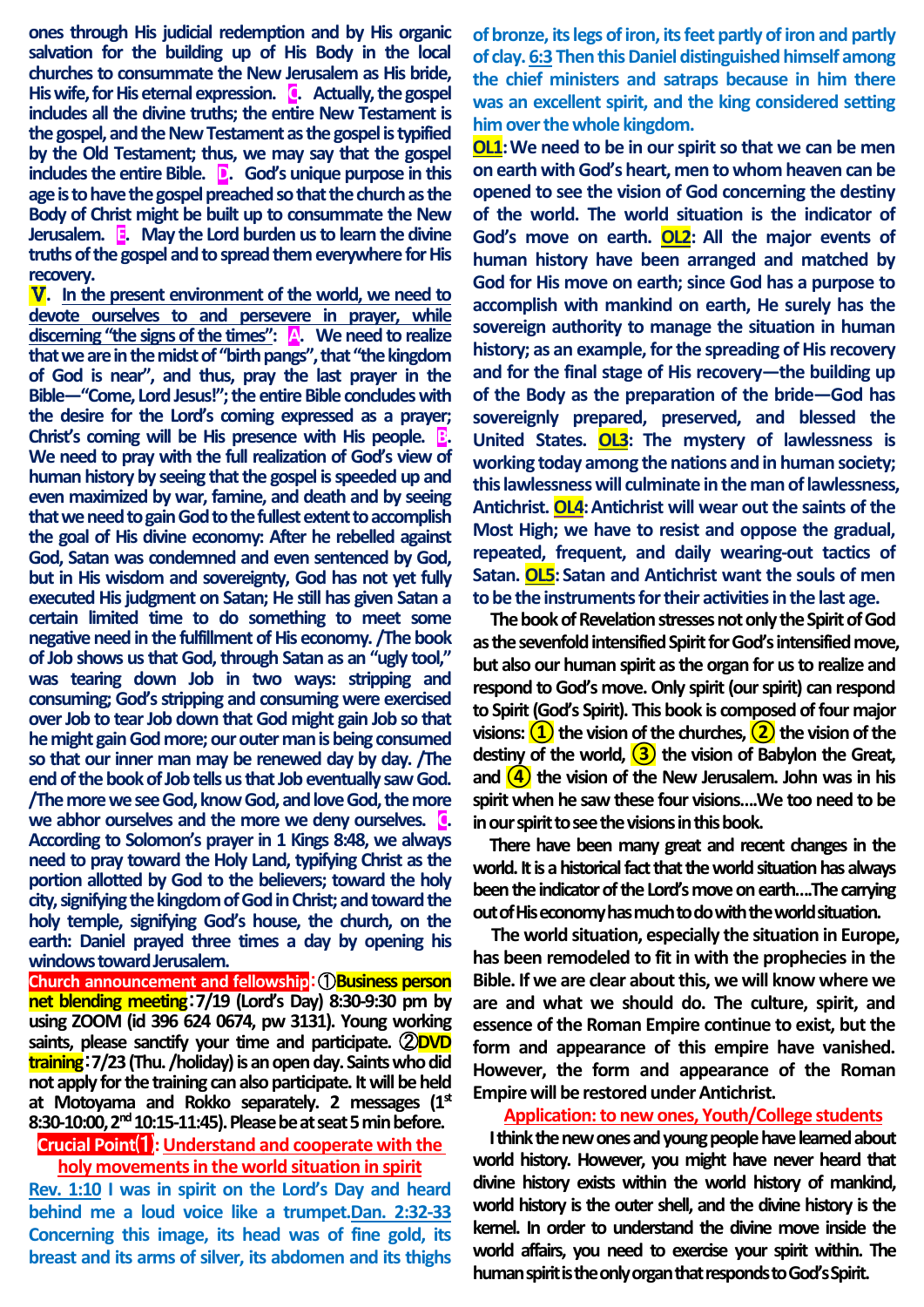**Affected by the coronavirus, all classes for students have become online classes, telework has been promoted increasingly for business person and the living environment around us has changed dramatically. Under this circumstance, the best companies are willing to utilize telework after Corona, since they believe that telework is a rational way of working and beneficial to both employees and the company.**

**As a believer, in your post-Coronal church life, you should exercise your spirit, understand the move of the Spirit and think about how to move forward with the gospel and building of the church. Then the Spirit will speak to you and enlighten you. If you repent at this time and confess your sins, the Spirit will strengthen your spirit. For example, the Lord may enlighten your individualism. If you deal with your individualism, you can move forward in this way of transformation. Because Christ that you enjoy is the life of the Body and will make you interested in the new ones and care for them automatically. But individualism stops this natural flow. When this happens, you will be gradually unable to enjoy Christ. Your individualism greatly limits and even destroys your usefulness. May you be watchful to the mystery of lawlessness and be saved from individualism and being proud. Never sell your soul to Satan. Eph.6:13 Therefore take up the whole armor of God that you may be able to withstand in the evil day, and having done all, to stand.**

**Prayer: "Lord Jesus, I need to exercise my spirit to reconsider the changes in the living environment around me. Let me understand how the Lord is trying to lead my student life, business life, and church life with Corona. Christ that I enjoy is the life of the Body, the life that naturally flows to people in school or workplace. I confess the sins such as individualism and being proud, which hinder this flow. Please make me a vessel that flowsoutlife. Amen!"**

## **Crucial Point**⑵:**The pale horse of death of Coronavirus is a side role to accelerate the white horse of the gospel**

**2 Thes. 2:8 And then the lawless one will be revealed (whom the Lord Jesus will slay by the breath of His mouth and bring to nothing by the manifestation of His coming). Dan. 2:34-35 …A stone was cut out without hands, and it struck the image at its feet of iron and clay and crushed them….And the stone…became a great mountain and filled the whole earth.** 

**Rev. 6:1-2 And I saw when the Lamb opened one of the seven seals, and I heard one of the four living creatures saying like the sound of thunder, Come. And I saw, and behold, a white horse, and he who sits on it had a bow; and a crown was given to him, and he went forth conquering and to conquer.**

**OL1:Before the crushing of Antichrist and the totality of human government transpires, the Lord's recovery must spread to Europe and be rooted there; Europe, in the consummation of the fulfillment of the vision concerning the great human image in Daniel 2, is more vitally crucial than any other country or race—the** 

**crushing of the two feet of the great human image will be the crushing of the entire human government OL2:The first four seals opened by the Lamb-God give us a vision of world history from Christ's ascension to the end of this age; they show us that immediately after His ascension there has been a four-horse race continuing through the entire age of the church until Christ's return.** 

**The first seal is a white horse and its rider, signifying the spreading of the gospel…. A bow with an arrow is for fighting. But here there is a bow without an arrow. This indicates that the arrow has already been shot to destroy the enemy and that Christ's fighting for the constitution of the gospel of peace is finished and the victory is won.** 

**A crown signifies that the gospel has been crowned with the glory of Christ. The gospel that we preach today has a crown, and this crown is the glory of Christ. We should not feel shameful when we preach the gospel. Rather, we should feel glorious. To preach the gospel is a glorious thing. Those who preach the gospel become the riders of the white horse.**

**Went forth conquering in Revelation 6:2 signifies that the gospel has been going forth with Christ to conquer all kinds of opposition and attack….We believers… must be on the white horse for the spreading of the gospel.** 

## **Application to the serving ones**

**The pale horse of death of Coronavirus is racing with the white horse of the gospel. This race accelerates the white horse and helps the gospel to advance strongly from victory to victory. For you to experience the white horse of the gospel, you need to preach the gospel in the positive way. But if you become unbelieving and do not preach the gospel because you are afraid of Coronavirus, you will be trapped by enemy Satan and you can't experience victory. When Coronavirus spread so rapidly, the saints in Wuhan preached the gospel with protective clothing by giving out masks. If you also join the gospel activity of the church to preach the gospel while being careful not to be infected, you can surely experience Christ's victory.**

**The church in Kobe, taking advantage of Coronavirus, has strengthen the frame of the gospel and been having Lord's day meeting by vital groups for everyone to function and for the needs of the shepherding and gospel to be met. May you advance with Christ and church and be blessed! 2Tim. 4:2 Proclaim the word; be ready in season and out of season; …2Cor. 2:14 But thanks be to God, who always leads us in triumph in the Christ…**

**Prayer**:"**Oh Lord Jesus, I take warning for the mystery of lawlessness and watch that I would not proud and fall into the individualism. And I preach the gospel aggressively. In the race of the pale horse of Coronavirus and the white horse, if we do not preach the gospel, Coronavirus takes the main role. We preach the gospel aggressively to put Coronavirus to the right position as the side role and make the gospel as the main role. Lead me from glory to glory in the church. Amen!**"